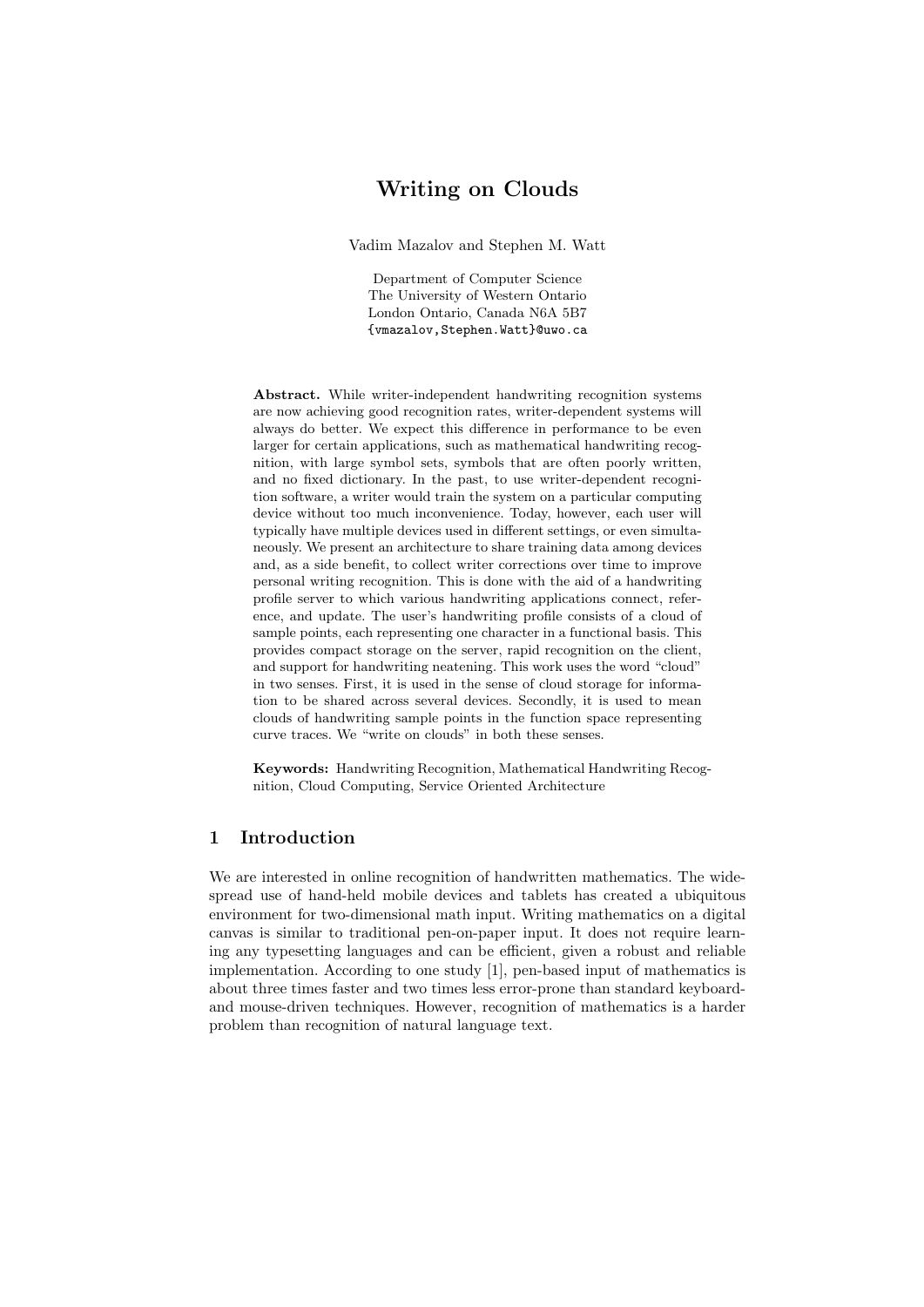In our classification paradigm, a character is represented by the coefficients of an approximation of trace curves with orthogonal polynomials [4]. Classification is based on computation of the distance to convex hulls of nearest neighbours in the space of coefficients of approximation. Typically, the method does not require many training samples to discriminate a class. However, because there are a large number of classes in handwritten mathematics, the training dataset may contain tens of thousands of characters. The underlying recognition model allows the dataset to evolve over the course of normal use. Furthermore, as a user makes corrections to mis-recognized input, new training data is obtained. Therefore, synchronization of the dataset across several pen-based devices may become tiresome. To address this aspect, we propose to delegate the storage of the training database, as well as some of the recognition tasks to a cloud.

In the present work we describe a cloud-based recognition architecture. It has potential to be beneficial not only to end users, but also to researchers in the field. A cloud infrastructure can assist in the capture of recognition history. The "knowledge" obtained from the public usage of the recognition software can help to improve the accuracy continuously. This serves as a basis for an adaptive recognition that results in asymptotic increase of user-, region-, or countrycentered classification rate. Additionally, such a model has a number of other advantages: First, it allows the writer to train the model only once and then use the cloud with any device connected to the Internet. Secondly, it gives the user access to various default collections of training samples across different alphabets (e.g. Cyrillic, Greek, Latin), languages (e.g. English, French, Russian), and domains (e.g. regular text, mathematics, musical notation, chemical formulae). Thirdly, it provides a higher level of control over the classification results and correction history.

The architecture we present may be applicable to a variety of recognition methods across different applications, including voice recognition, document analysis, or computer vision. To demonstrate its use in recognizing handwritten mathematical characters, we have performed an experiment to measure the error convergence as a function of the input size and find an average number of personal samples in a class to achieve high accuracy.

The rest of the paper is organized as follows. Section 2 introduces the character approximation and recognition foundation, as well as some preliminary concepts required by the proposed architecture. Section 3 describes the cloud– based recognition framework, starting by giving an overview of the components. Then the flow of recognition and correction, as well as possible manipulations of clusters, are presented. Section 4 describes details of the implementation of the system, the structure of a personal profile, the interface for training and recognition, the server side, as well as calligraphic representation of recognized characters. The recognition error decrease as a function of the input size of a writer is presented in Section 5. Section 6 concludes the paper.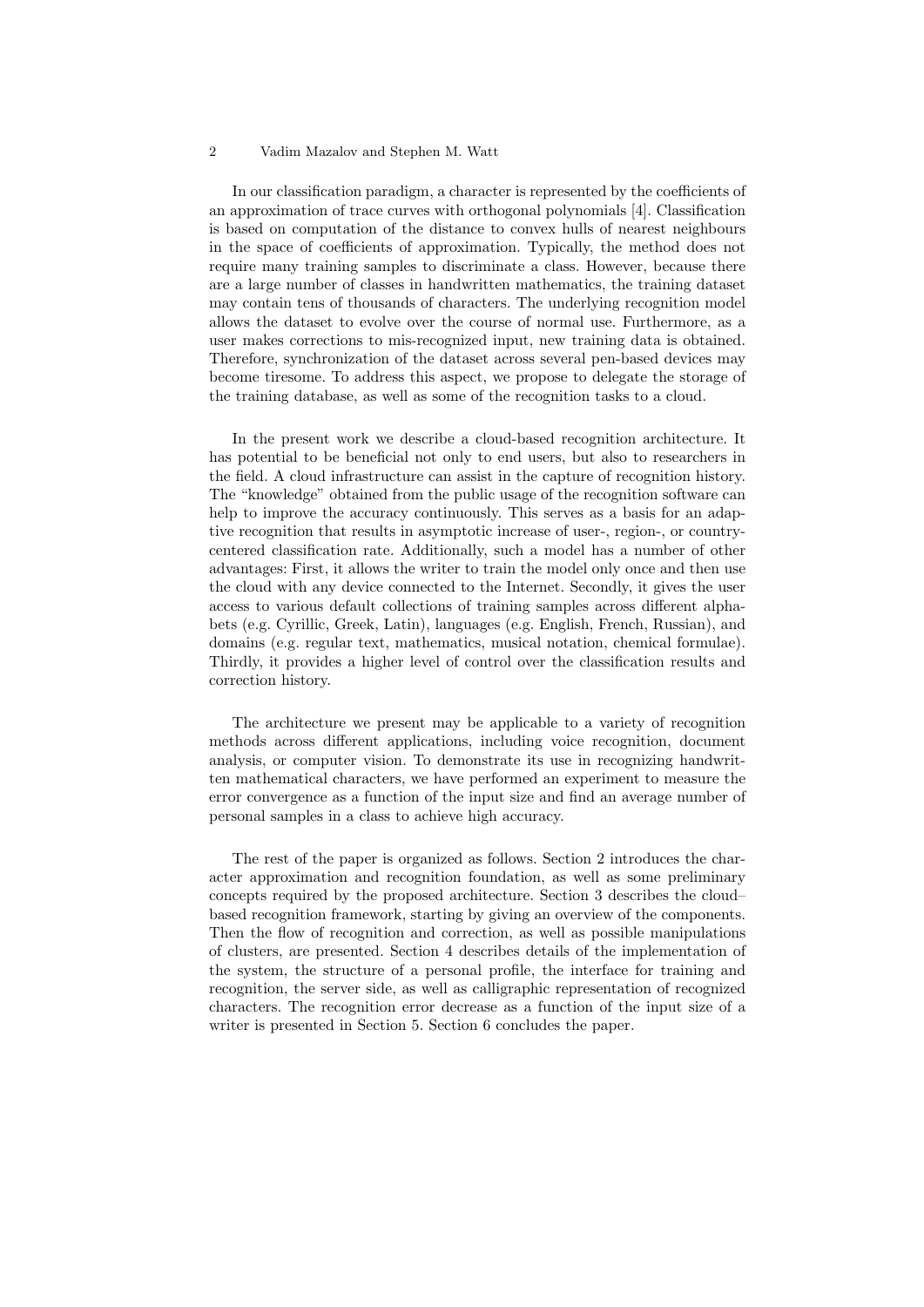## 2 Preliminaries and Related Work

### 2.1 Recognition Aspects

In an online classification environment, a curve may be given as an ordered set of points in a Euclidean plane. Devices are capable of sampling the coordinates of a stylus as functions of time. The inputs to online classification are typically given as vectors of pen coordinates, represented as real numbers received at a fixed frequency [4]. In addition, some devices can collect other information, such as pressure or pen angle, as well as spatial coordinates when a stylus is not touching the surface. We however do not rely on this additional information so we can maintain hardware independence.

The input traces may be regarded as parametric functions and we may represent these using standard approximation methods as truncated orthogonal polynomial series

$$
X(t) \approx \sum_{i=0}^{d} x_i B_i(\lambda), \qquad Y(\lambda) \approx \sum_{i=0}^{d} y_i B_i(\lambda)
$$

where  $B_i(\lambda)$  are the orthogonal basis polynomials, e.g. Chebyshev, Legendre or Legendre-Sobolev polynomials, and  $\lambda$  is a parameter, e.g. time or arc-length [4]. Multi-stroke characters may be represented by concatenating the coordinate sequences of the strokes.

Having the coefficients of approximation, a character can be represented as the tuple

$$
x_0, x_1, ..., x_d, y_0, y_1, ..., y_d.
$$

In this vector, coefficients  $x_0$  and  $y_0$  give the initial position of the sample and can be neglected to normalize location of the character. Dividing the rest of the vector by the Euclidean norm will normalize the sample with respect to size. We base classification on a distance (in some norm) to the convex hull of  $k$  nearest neighbours in the space of coefficients [4].

### 2.2 Architectural Aspects

Cloud computing allows remote, distributed storage and execution. The economic stimuli for providing software services in a cloud infrastructure are similar to those for centralized supply of water or electricity. This relieves consumers from a number of issues associated with software maintenance, while the provider may continuously improve the service.

Agility of a cloud service is usually achieved by its internal organization according to the principles of the Service-Oriented Architecture (SOA). SOA allows splitting computational tasks into loosely coupled units, services, that can be used in multiple unassociated software packages. An external application executes a service by making a call through the network. The service consumer remains independent of the platform of the service provider and the technology with which the service was developed.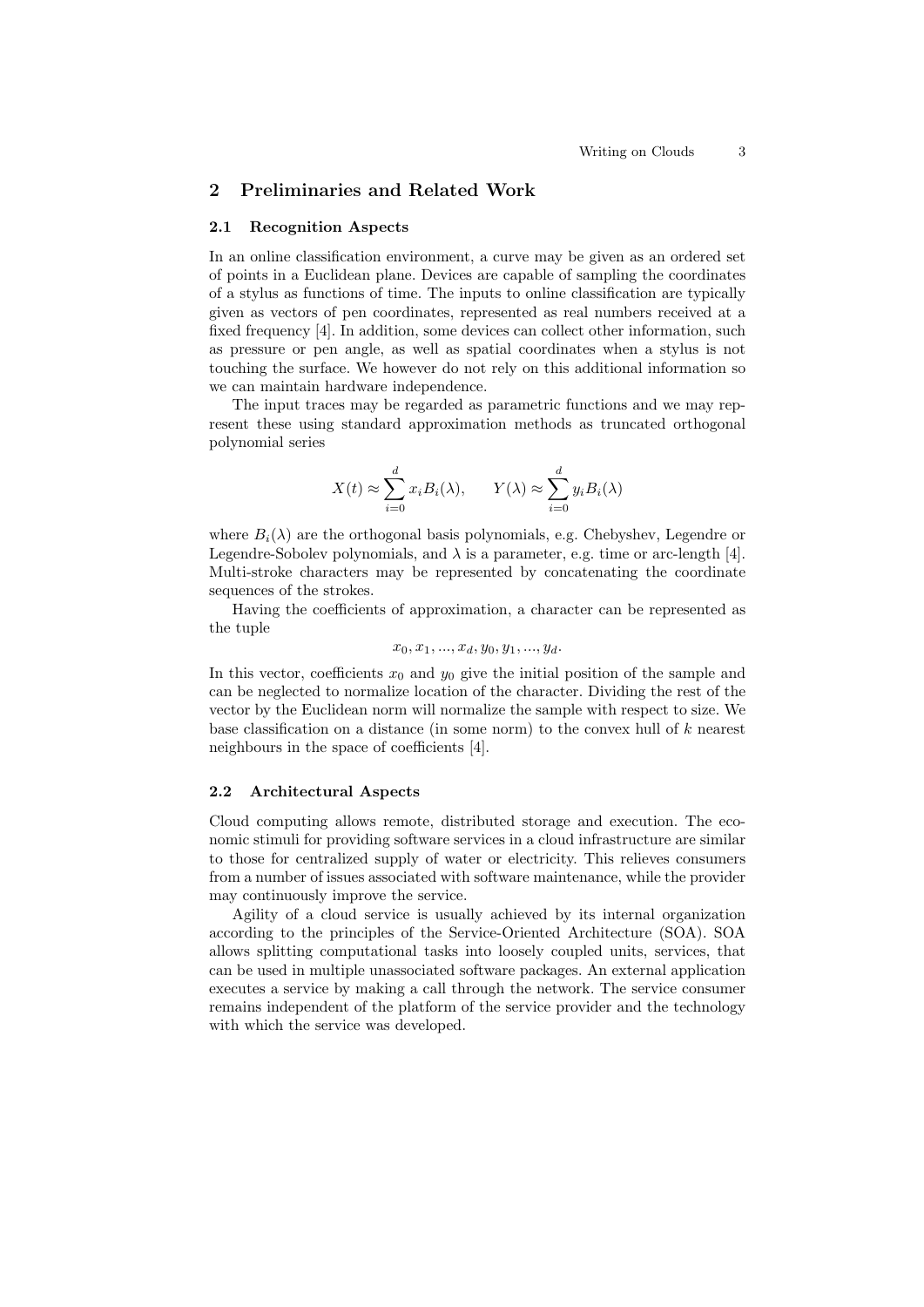#### 2.3 Related Work

Several related projects have been described that mostly target development of managed experimental repositories and resource sharing in the context of: document analysis [7], astronomical observations [14], or environmental research [2]. In contrast, our primary objective is improvement of usability of recognition software across different pen-based devices. Collecting a comprehensive database that facilitates research is the second priority.

# 3 Clouds Serving Clouds

Touch screens with the ability to handle digital ink are becoming de facto standards of smart phones and tablet computers. The variety of such platforms challenges conventional recognition applications because:

- Certain mobile devices have limited storage capacity and computational power, restricting ink storage and processing. Recognition of handwritten math requires extra resources to build classification theories and to calculate the confidence of each theory [3].
- Development of a single recognition engine that runs efficiently across all the platforms is not easy, and in most cases a trade off has to be made, affecting classification performance.
- The evolving personal training datasets and correction histories are not synchronized across the devices.

Similar to the software as a service delivery model, we propose to have digital ink collected and, possibly, processed through a thin client, but its storage and some computationally intensive procedures are performed centrally in the cloud. From the high-level, the system contains the following elements

- Canvas of a pen-based device, that can collect digital ink.
- $HLR$  (High-Level Recognizer) accepts raw ink from the canvas and performs initial preprocessing of the ink.
- $-$  Recognizer is a character recognition engine, developed according to the principles described in [4].
- $-$  *Database* stores personal handwriting data, profiles of samples, correction history, etc.

Profiles of training samples are clouds of points in the space of approximated curves, each point being one character. These points are saved in a database in the cloud. When users sign up for the service, they are assigned a default dataset of training samples. If a person has several handwriting domains (e.g. different fields using mathematics, physics, music, etc), each domain should have a separate dataset, and the recognition application should allow switching between the subjects. The user shapes the datasets through a series of recognitions and corrections. Below, we show experimentally that the number of corrections decreases over time and eventually becomes quite small.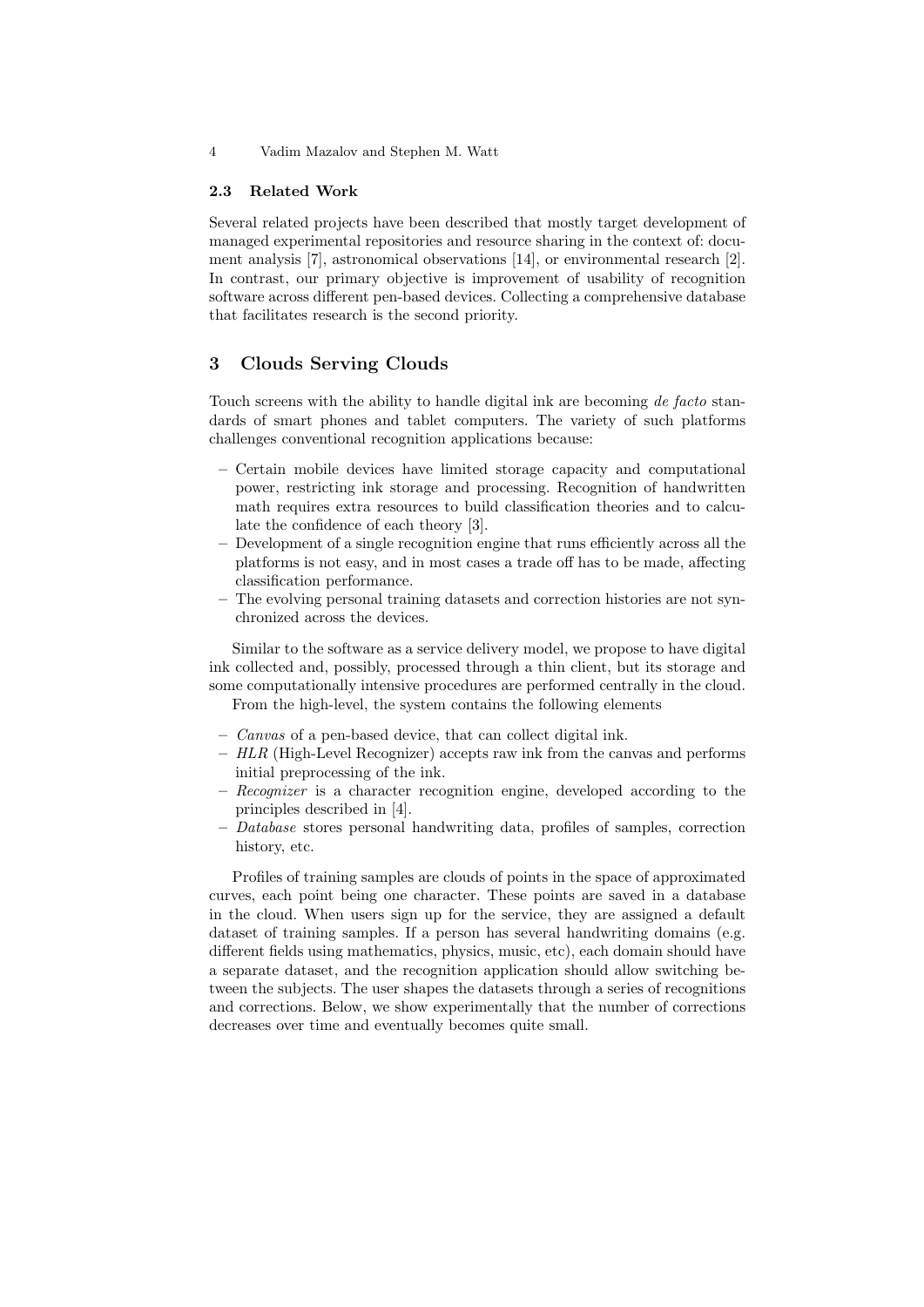

Fig. 1. The data flow diagram for recognition and correction

#### 3.1 Recognition Flow

The overall recognition flow is shown in Figure 1. The High-Level Recognizer (HLR) accepts raw ink from the canvas and preprocesses it. The output of the HLR is available to the recognizer in the form of normalized coefficients. The coefficients are recognized. The results of classification are sent to the canvas and saved in the database.

Representation of Characters For a single-stroke character, after approximation of coordinates with truncated orthogonal series, the sample can be represented as

$$
\frac{1}{\|x,y\|}, x_0, y_0, x_1', y_1', \dots, x_d', y_d'
$$
 (1)

where  $x_0, y_0$  are Legendre-Sobolev coefficients that control the initial position of the character,  $x'_1, y'_1, ..., x'_d, y'_d$  are normalized coefficients, and  $||x, y||$  is the Euclidean norm of the vector [4]

 $x_1, ..., x_d, y_1, ..., y_d$ 

The first three elements in (1) are ignored during recognition, but used in restoring the initial size and location of the character.

For a multi-stroke symbol, coefficients are computed for every stoke, as described for a single-stroke character, and also for all strokes joined sequentially. Coefficients of strokes are used for display of the sample and normalized coefficients of joined strokes are used for classification.

The described representation of samples allows significant saving on storage space and computations, since coefficients of symbols can be directly used in recognition without repetitive approximation [10]. However, this compression scheme is lossy and should not be used when precision of digital ink is of high importance, e.g. in applications that involve processing of personal signatures.

Recognition Individual handwriting can differ significantly from the default collection of training samples. This is illustrated by the historical use of a personal signature as a form of authentication of documents. It is to be expected that a successful recognition system should adapt to personal writing style. With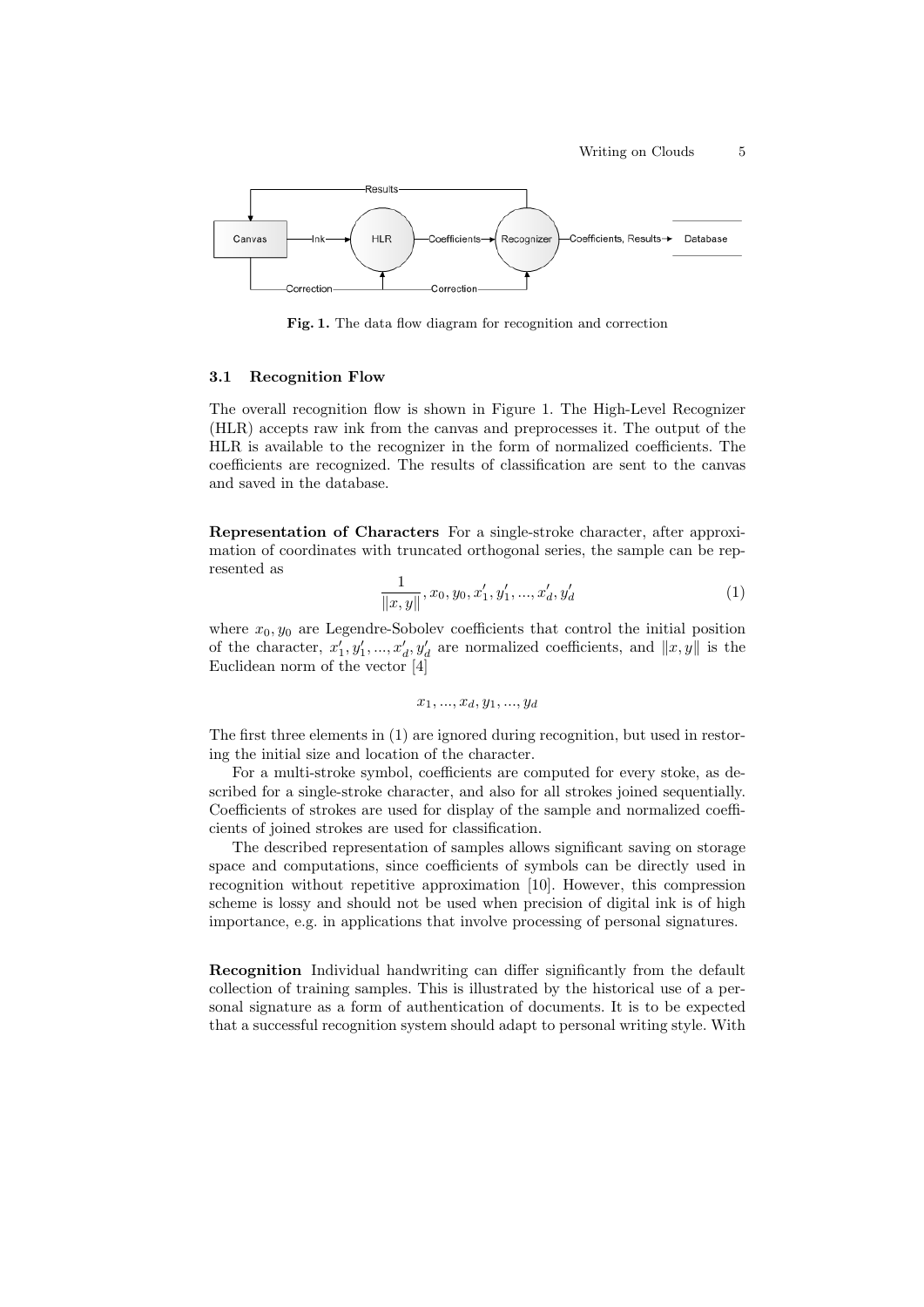```
coefficients ::= \frac{1}{\|x,y\|}; x_0; y_0; x_1'; y_1'; ..., x_d'; y_d'msa ::= \leq m: Process\langle m{:}mt\ranglecoefficients\langle/m{:}mt\rangle\langle \langle m:tr \rangle coefficients\langle \langle m:tr \rangle \langle \langle m:tr \rangle \langle \langle m:tr \rangle + \rangle?
              </m:Process>
```


```
...
< soap:Body xmlns:m = " http: // www . inkml . org / processing " >
  \langle m: Process \rangle\langle m:mt \rangle 0.005; 94; -91; 11; 2; -14; 64; -70;-18;1; -75;14;14;8;4; -2;4;0; -9;5;10; -11;5; </m:mt>
  </ m:Process >
</ soap:Body >
...
```
Listing 1. An example of the body of a SOAP message for a single-stroke character

k-nearest neighbors and related methods, the test sample can be easily introduced to the training set after classification. This facilitates adaptive recognition, since the model remains synchronized with the writer's style.

Two modes of recognition are possible, local and remote.

Local recognition is suitable for devices with sufficient computational capabilities. In this mode, the points that form the convex hulls of classes are stored on the device locally and periodically synchronized with the server. Synchronization can be performed through a profile of samples. The local recognition mode is useful when the user does not have a network connection and therefore can not take advantage of the remote recognition described below.

In remote recognition mode, digital curves are collected and preprocessed locally, and the coefficients are sent to a remote recognition engine. Having recognized the character, the server returns encoding of the symbol and nearest candidates. This mode allows to minimize the load on the bandwidth, since the training dataset does not have to be synchronized with the device. Coefficients can be transmitted in the body of a SOAP message, using the syntax shown in Figure 2. The element  $\langle m:m \rangle$  contains the normalization weight, the original coefficients of the 0-degree polynomials, and the normalized coefficients used in recognition. Additionally, for a multi-stroke sample, the  $\langle m:tr \rangle$  element is used to represent each stroke independently. Examples of messages for a singlestroke and a multi-stroke character are shown in Listing 1 and Listing 2 respectively. The bodies of the SOAP messages contain enough information for both recognition and restoring approximate representation of a character in its initial position.

The results of recognition can be returned in a SOAP message, as shown in Listing 3. The body contains Unicode values of the top candidates to enable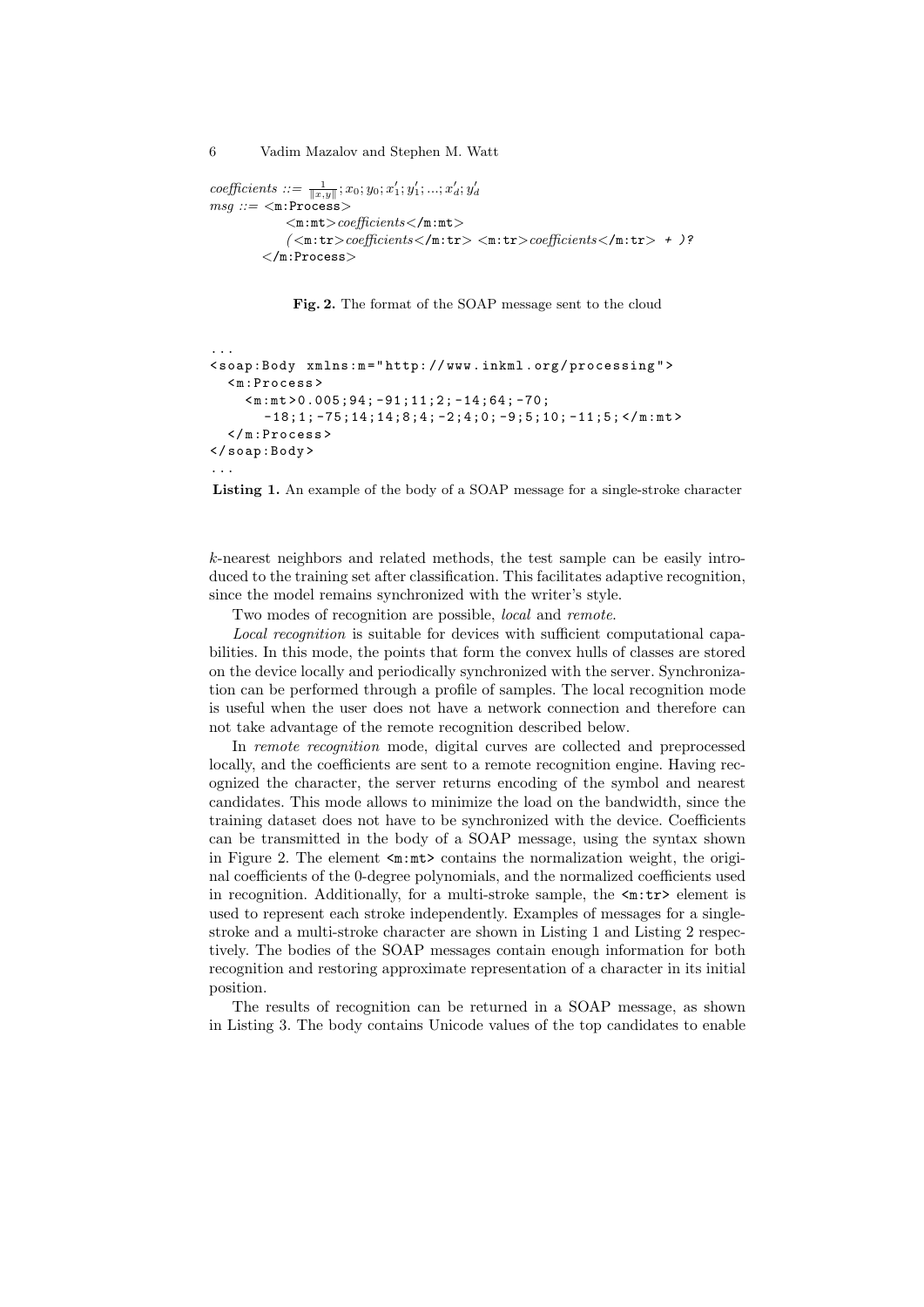```
...
< soap:Body xmlns:m = " http: // www . inkml . org / processing " >
  \langle m: Process \rangle\langle m:mt>1;0;0;-5;-22;-14;-15;-44;-72;20;13;-27;43;4;-28:48:-1:-10:16:-32:-17:-1:-12;</m:mt>
      \langle m:tr \rangle 0.005; 92; -85; -1; 3; -7; 62; -79; -30;4; -61; 32; 4; -2; 15; -4; -4; 6; -3; 0; 6; -9; 0; \angle/m; \text{tr}\langle m:tr \rangle 0.009; 115; -100; -71; -102; -10; -1; 11; 1;-6; -8; 5; 6; -5; -9; 2; 3; -2; -5; 6; 6; -5; -9; \lt /m:tr>
  </ m:Process >
</ soap:Body >
...
```
Listing 2. An example of the body of a SOAP message for a multi-stroke character

```
...
< soap:Body xmlns:m = " http: // www . inkml . org / processing " >
  <sub>m</sub>:Response></sub>
     \langle m: Unicode > 0030, 004F, 006F\langle m: Unicode >
   </ m:Response >
</ soap:Body >
...
```
Listing 3. An example of the body of a SOAP response from the recognition service

the client application to visualize recognized characters in a printed format. For calligraphic rendering, corresponding coefficients can be included as well.

When the recognition is incorrect, the user can fix the result on the canvas. A correction message is sent from the canvas to the recognizer and the database, see Figure 1. The correction message may contain Unicode value of the new character and the ID of the sample. After correction, if the recognition engine is context-sensitive, neighboring characters can be reclassified. Implementation of sensitivity to the context depends on the domain. With handwritten text, this task is solved by comparing a recognized word with entries in a dictionary. With mathematics, it is a harder problem, since expressions are represented as trees. Progress can be achieved by considering the most popular expressions in the subject and their empirical or grammatical properties, see for example [8].

#### 3.2 Manipulation of Clouds

With the discussed representation of samples as clouds in high dimensional space, they can also be treated as sets. In this context, corresponding theoretical domains become applicable, such as the set theory or some elements of computational geometry. Consider training characters from two classes, say  $i$  and  $j$ , forming sets  $S_i$  and  $S_j$  respectively. Then  $S_i \cap S_j$  will produce samples written in an ambiguous way: If classes  $i$  and  $j$  represent characters 9 and  $q$  then a sample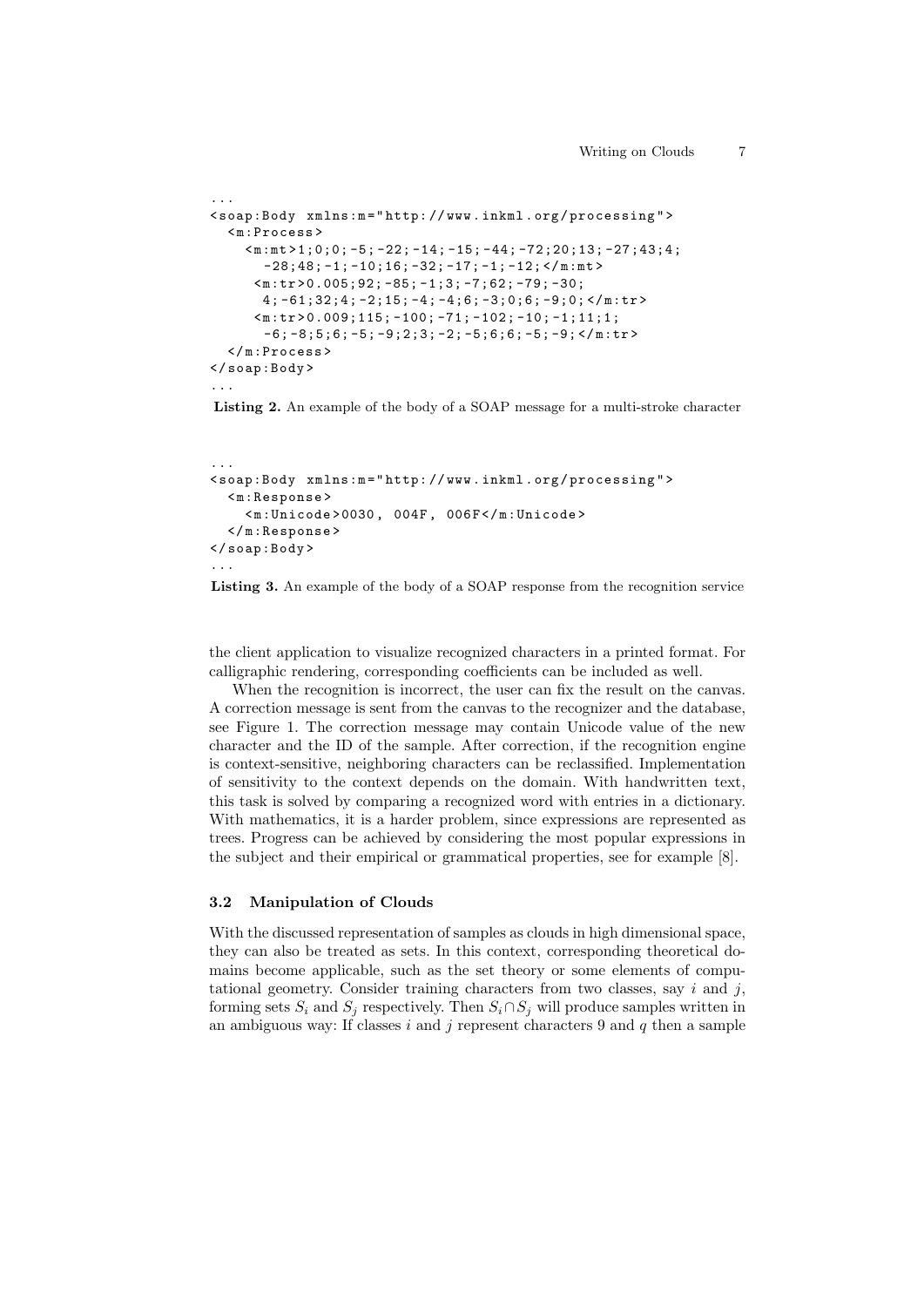

Fig. 3. A sample that belongs to classes "q" and "9"

that belongs to both classes can look as the one shown in Figure 3. A naïve approach to compute such intersection is to find the subset of points in each cluster with the distance to the second cluster being zero. To make the clouds linearly separable, the samples that belong to both clusters can be deleted or assigned a specific label. A similar operation is to find  $S_q \setminus S_9$  that will result in points that can not be confused with the adjacent class.

Another example is computing the "average" character, as the center of mass of samples in a style, and using the character in calligraphic rendering of recognized samples.

These and other operations can be expressed naturally as operations on the classes represented as clouds of points. With some other machine learning frameworks the analogous procedures can be more awkward.

### 4 Implementation

From a high level viewpoint, the system contains the following parts, as shown in Figure 4.

- A user interface for training (used to collect profiles of characters).
- A user interface for recognition (ink canvas, HLR, and recognizer).
- A cloud a web infrastructure that serves as a recognizer (in the remote recognition mode) and as an efficient storage of user-specific training data, allowing access, update, sharing, continuous adaptation of the shapes of clusters, etc. In the current prototype implementation, the back end consists of a web server, an application server, and a DBMS.

Communication between the client application for training and the cloud is performed through sending profiles, i.e. zipped XML documents that contain personal catalogs (clouds of points). The application server communicates with the database through SQL.

### 4.1 Initial Training

In an adaptive recognition environment, the training phase is not required. However, having some number of training samples in each class can significantly improve the initial recognition. Training is normally performed before usage of the application or after introducing a new character to the repository. Once training is finished the profile is synchronized with the cloud.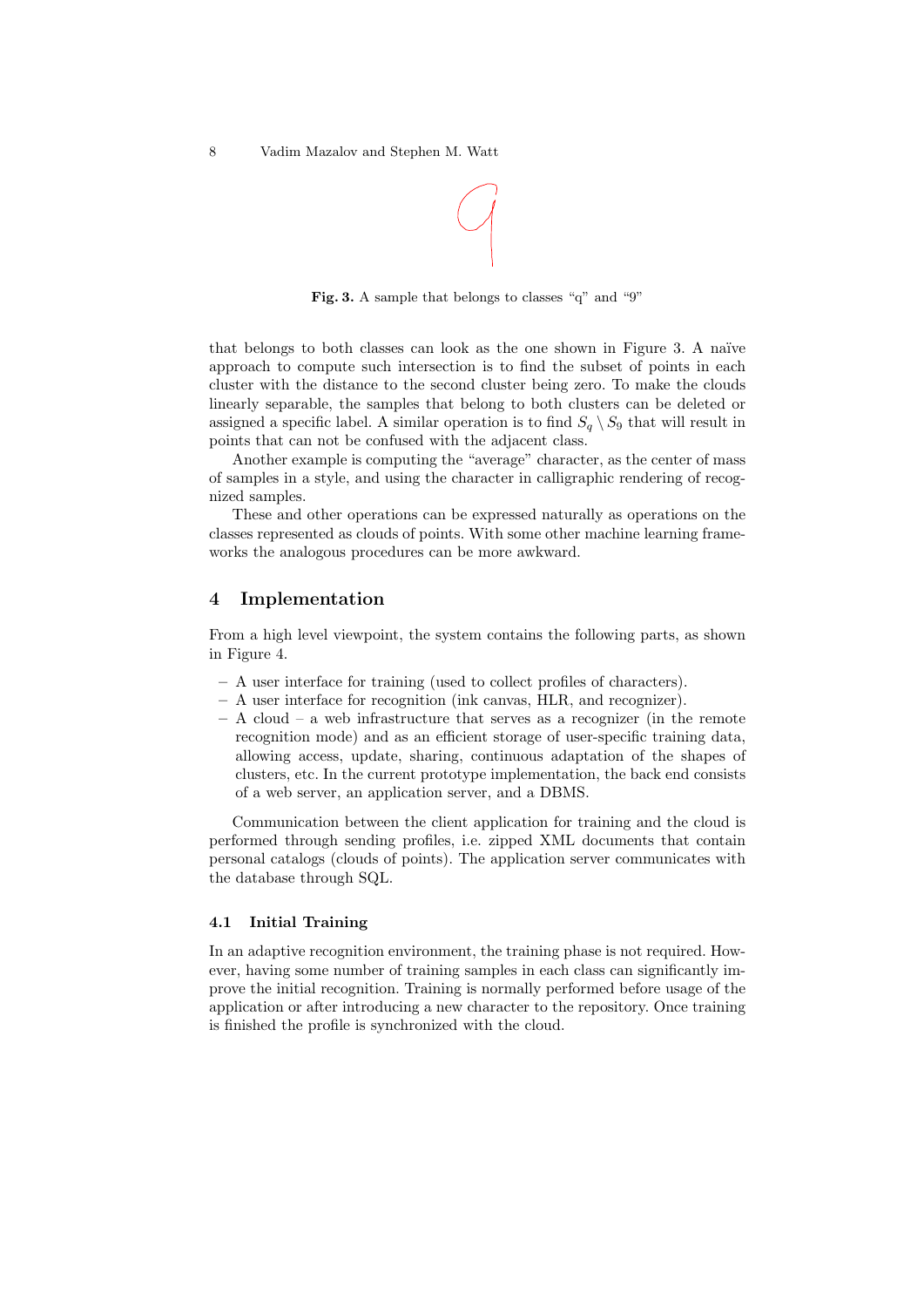



Fig. 5. The structure of a catalog

The Structure of a User Profile A profile is a dataset of training characters used in recognition. The dataset is a collection of catalogs. Each catalog is a hierarchical container of symbols, styles, and samples. Figure 5 shows a structure of a catalog where

- $-$  Catalog is a catalog of related symbols, e.g. Latin characters, digits, mathematical operators, etc.
- $Symbol_i$  is a recognition class, e.g. "a", "1" or " $\pm$ ".
- $-$  Style<sub>i</sub> is a style, i.e. one of the possible ways to write the symbol. Our recognition algorithm is dependent on the direction of writing and the number of pen-ups of a character. For example, symbol  $l$  can have two styles: one style represents writing the character from the top to the bottom and another style – from the bottom to the top.
- $-$  Sample<sub>i</sub> is a training sample, written according to the corresponding style.

Each user can have several profiles used together or independently, representing, for example, different areas of mathematics, chemistry or music. System profiles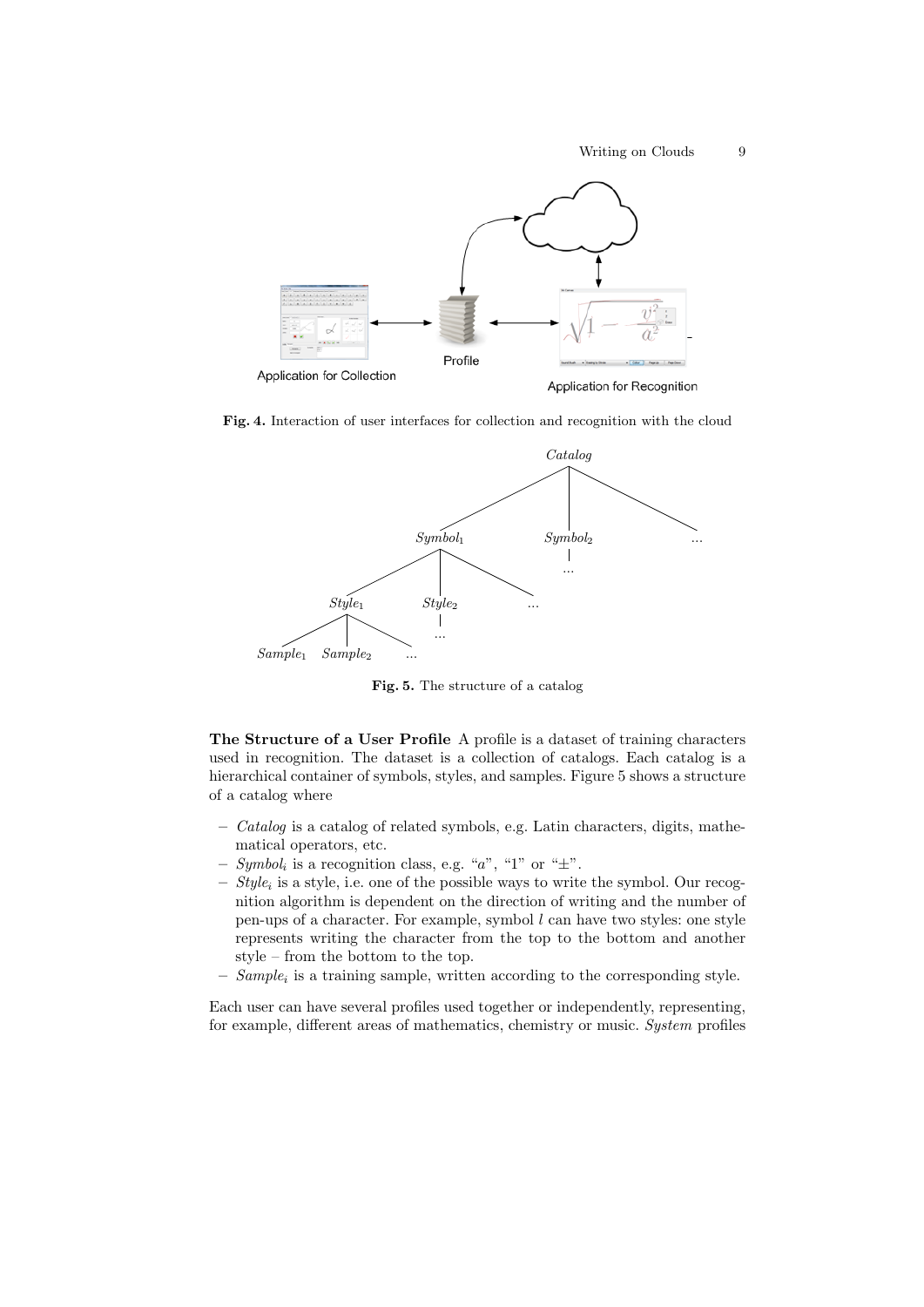

Fig. 6. The main window of the training application

should also be available – the default collections of typical symbols, styles, and samples in a domain.

The XML tree of a profile corresponds to the hierarchy of a catalog: It should contain symbols, styles, samples, and coefficients. The normalized coefficients  $c_i \in [-1,1]$  can be compactly stored in a byte variable as  $[127c_i]$ , where  $[x]$  is rounding of  $x$  to an integer [4].

# 4.2 Implementation of the Application

For simplicity, our current model is implemented in three-tier architecture. The client applications for collection, recognition, and the application server have been developed in Java. Requests to the application server are routed through a web server.

Client Application for Collection of Characters The front end provides a convenient interface for the user to input and manage training samples. The interface comes along with the structure of the user profile. Specifically, the main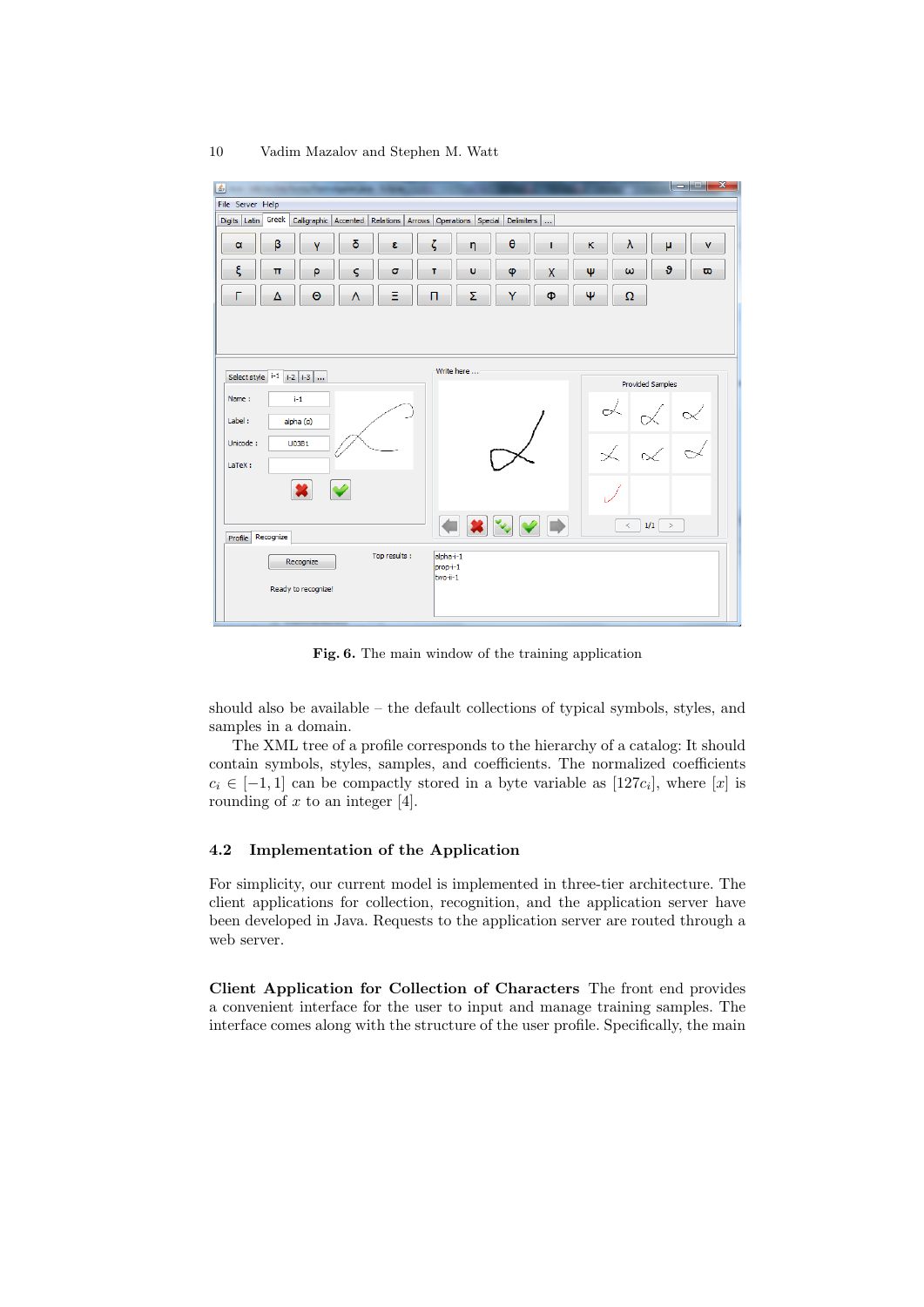window of the application is a tabbed panel with each tab representing a catalog of samples, as shown in Figure 6. A tab contains a list of symbols of the catalog. Once the user selects a symbol, the panel with styles becomes available. Styles are shown as animated images for visualization of stroke order and direction. The discussed elements of the interface (catalogs, symbols, styles, and samples) are highly dynamic: A context menu is available that allows to create, to delete or to merge with another element. A profile can be saved on a local hard drive and reopened, as well as synchronized with the server.

Each provided sample should be assigned to a style. If a style has not been selected, it is determined automatically based on its shape and the number of strokes. This recognition is usually of high accuracy, since the candidate classes are styles of the selected symbol and the number of styles is typically small.

The Client Interface for Recognition Classification of handwritten characters takes place when a user performs handwritten input through a separate application. The current implementation is integrated with the InkChat [5], a whiteboard software that facilitates engineering, scientific, or educational penbased collaboration online. Nevertheless, a number of alternative applications can be used as the recognition front end, e.g. MathBrush [6], a pen-based system for interactive mathematics, or MathInk [13], a mathematical pen-based plug-in that can run inside computer algebra systems, such as Maple [9], or document processing software, such as Microsoft Word.

There can be two approaches to recognition – character-at-a-time (each character is recognized as it is written) and formula-at-a-time (characters are recognized in a sequence, taking advantage of the context and common deformation of samples). Classification results can be displayed super-imposed on the digital ink or replace it. For each entered character, a context menu is available that lists the top recognition candidates, as shown in Figure 7. If the user chooses another class from the candidates listed in the context menu, adjacent characters should be reclassified based on the new context information.

The Server Side The server side has the following interacting parts: the Apache web server, an application server, and MySQL DBMS. The user uploads a profile to the application server as a zipped file. The profile is unzipped and parsed. Information is inserted in the database.

Upon download of a profile, the process is reversed – the user sends a request to the application server over the web server. The application server selects data from the database, forms an XML profile, performs compression, and sends it to the client.

In the current implementation, a client communicates with the application server over HTTP, but an encrypted communication channel is suggested in a production environment. Furthermore, profiles are recommended to be stored in the database in an encrypted format.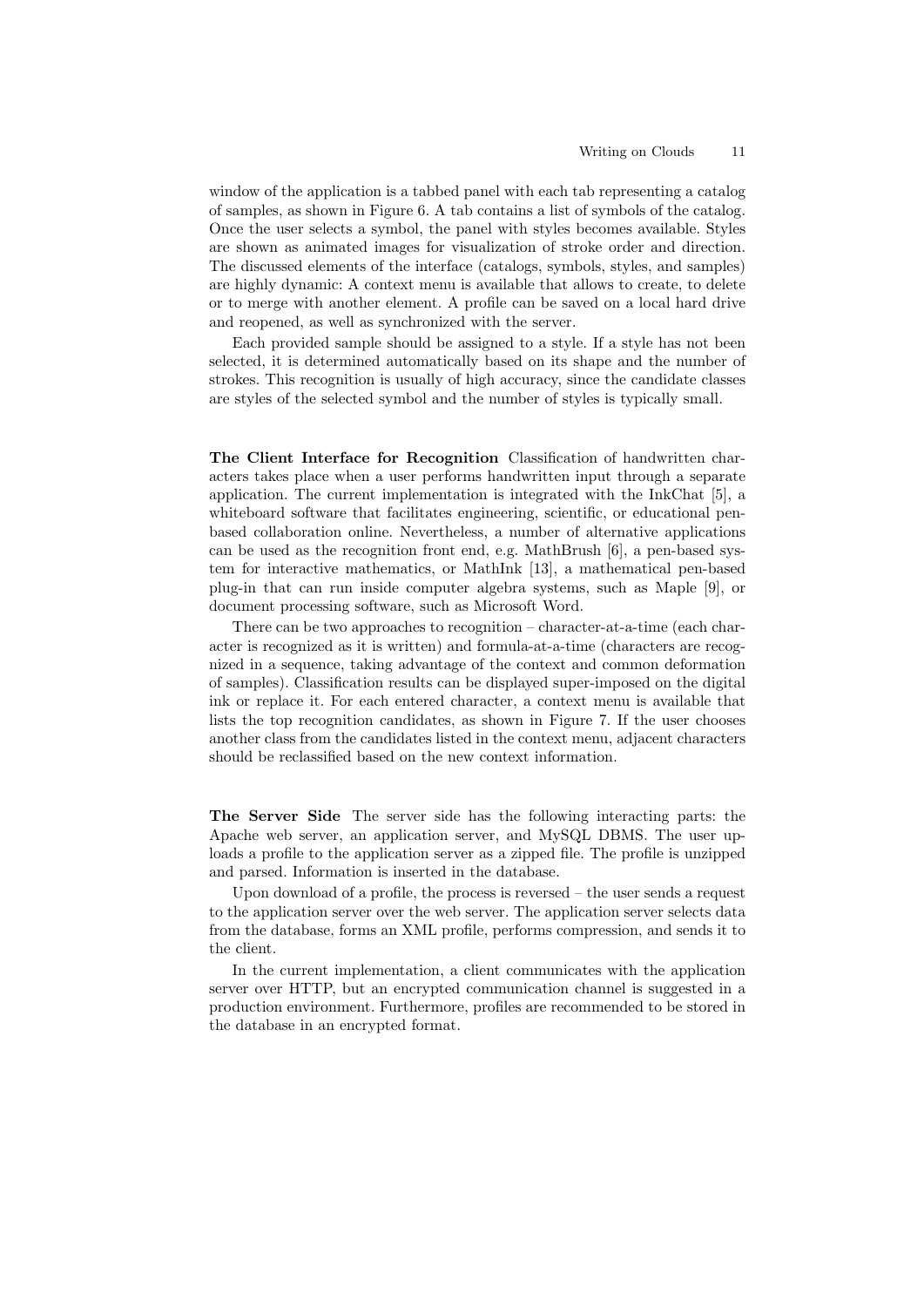

Fig. 7. Client interface for recognition



Fig. 8. (a) A set of provided samples, and (b) the average sample

### 4.3 Attractive Display of Recognized Characters

Some research has shown that averaging can be used to make faces look attractive [12]. We adopt a similar approach to generate visually appealing output. The shape of each output stroke is obtained by taking the average of coefficients of approximation of corresponding strokes of samples in the style

$$
\bar{c}_i = \frac{\sum_{j=1}^n c_{ij}}{n}
$$

where  $\bar{c}_i$  is the *i*-th average coefficient of a stroke and *n* is the number of samples in the style. The traces of the average character are then computed from the average series. This approach allows personalized output, representing samples in a visually appealing form and yet preserving the original style of the writer, as illustrated in Figure 8.

# 5 Experimental Evaluation

We describe results of an experiment that shows performance of adaptive authorcentered recognition that can be implemented with the cloud infrastructure. The experimental setting aims to simulate decrease in the classification error depending on a user's input size, given that the application is initially trained with a default dataset.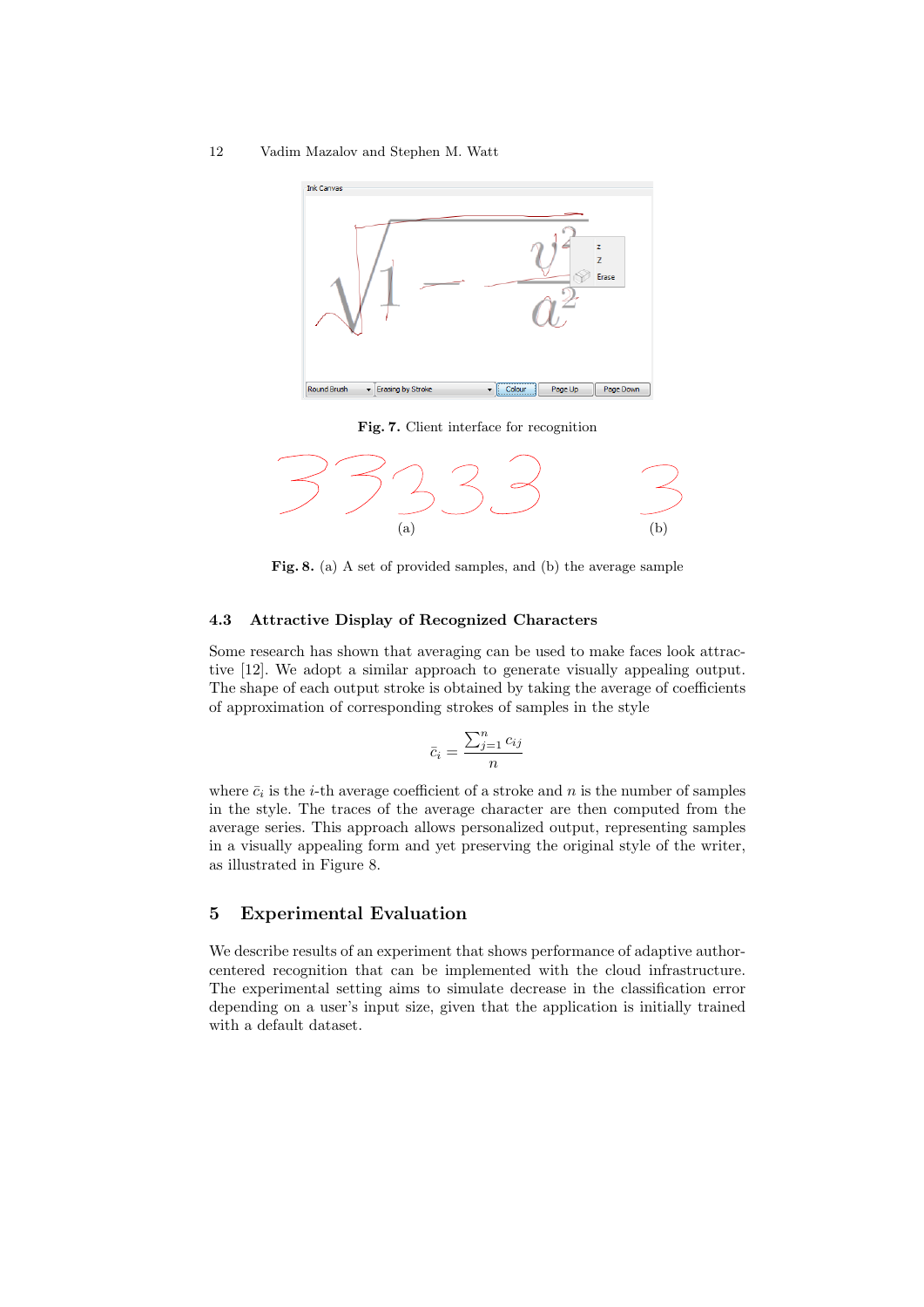

Fig. 9. The average recognition error of the  $(N+1)$ -th sample in a class among all classes by an author. All authors are shown in the plot.

### 5.1 Setting

The experimental dataset is identical to the one described in [4]. Further, each sample is assigned to one of the 369 authors. Then for each author, the dataset is split in two parts: samples provided by the author (used in testing) and the rest of the dataset (used in training). A test sample is extracted from a randomly chosen class among those written by the test author and recognized. The recognition error of the N-th sample by the author is computed as the ratio of the number of misrecognitions of the N-th sample to the total number of N-th samples tested. This run is repeated 200 times and the average is reported. We consider two strategies for processing the recognized character

- $-$  Null strategy: The test sample is disregarded after recognition. This strategy is implemented for comparison with the Basic strategy.
- $-$  Basic strategy: The test sample is added to the corresponding training class. This facilitates adaptive recognition when the training cluster is adjusted to the style of the current user with each new sample provided.

The Basic strategy does not provide a mechanism to remove training samples that have negative impact on recognition. In [11], we developed an adaptive instance-based classifier that assigns a dynamic weight to each training exemplar. If the exemplar participates in a correct (incorrect) classification, the weight is increased (decreased). Samples with the minimal average weight are removed from the dataset.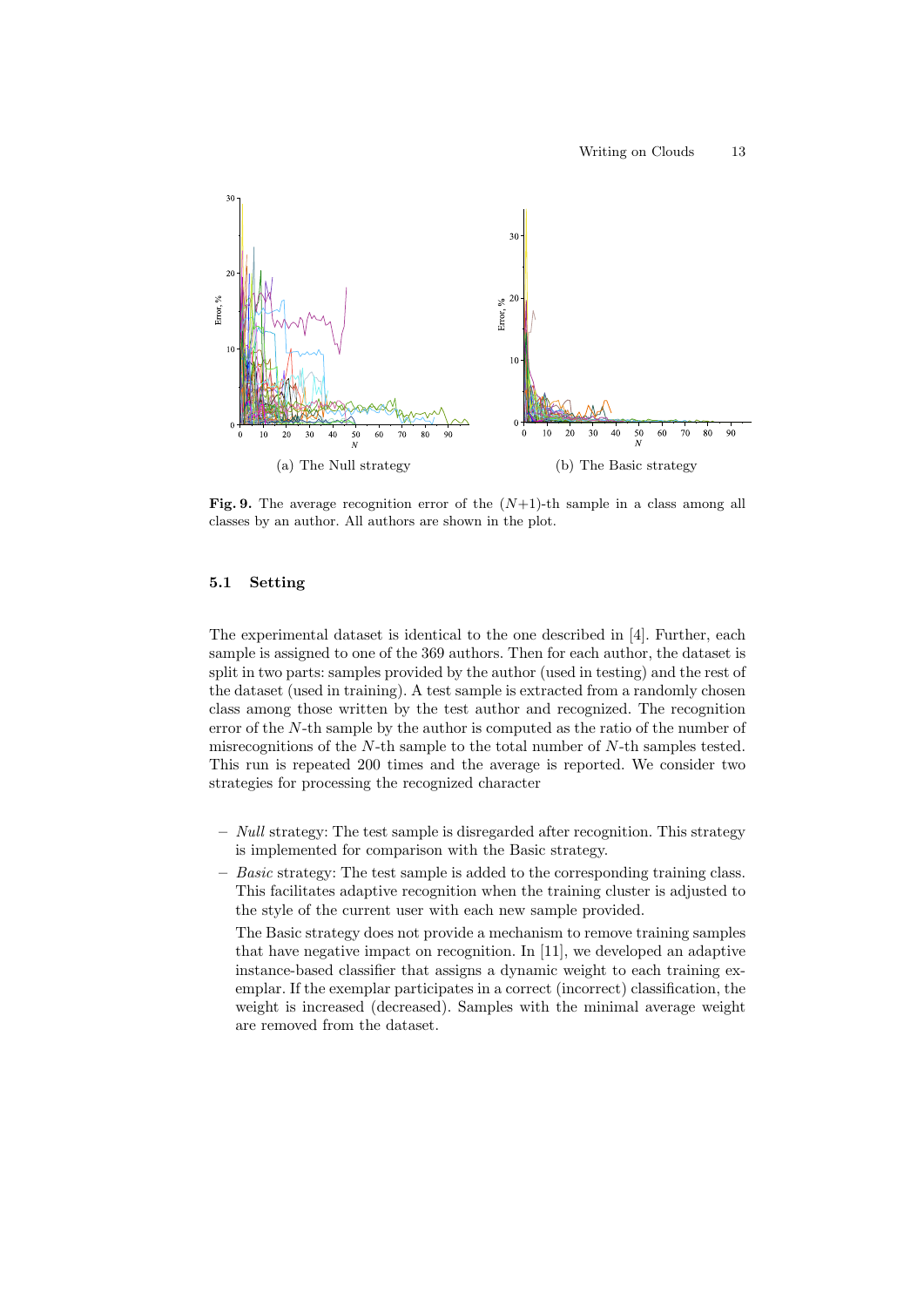

Fig. 10. The average recognition error among all authors of the  $(N+1)$ -th sample in a class for the Basic strategy (solid) and the Null strategy (dash).

### 5.2 Results

Figures 9(a) and 9(b) demonstrate the average recognition error of the  $N$ -th sample in a class among all classes by an author for the Null and the Basic strategies respectively. Authors are shown in the plot in different colors. These figures show that the approach gives consistent results for different authors. The average recognition error among all authors is presented in Figure 10 for the Basic and the Null strategies.

On average, the Basic strategy demonstrates improvement over the course of use, which is most noticeable for less than 20 samples in a class by an author. Given that the dataset contains several hundred classes, synchronization of samples across devices is a valuable advantage and can make the recognition workflow efficient and smooth.

# 6 Conclusion

We have shown how online handwriting recognition systems can take advantage of centralized, cloud-based repositories. Incremental training data, ground truth annotations, and the machine learning framework can usefully reside on a server for the benefit of multiple client devices. We find this particularly effective for symbol sets that occur in mathematical handwriting.

With another meaning of the word "cloud", our character recognition methods rely on clouds of points in an orthogonal series coefficient space. The representation of these clouds of training and recognition support data is quite